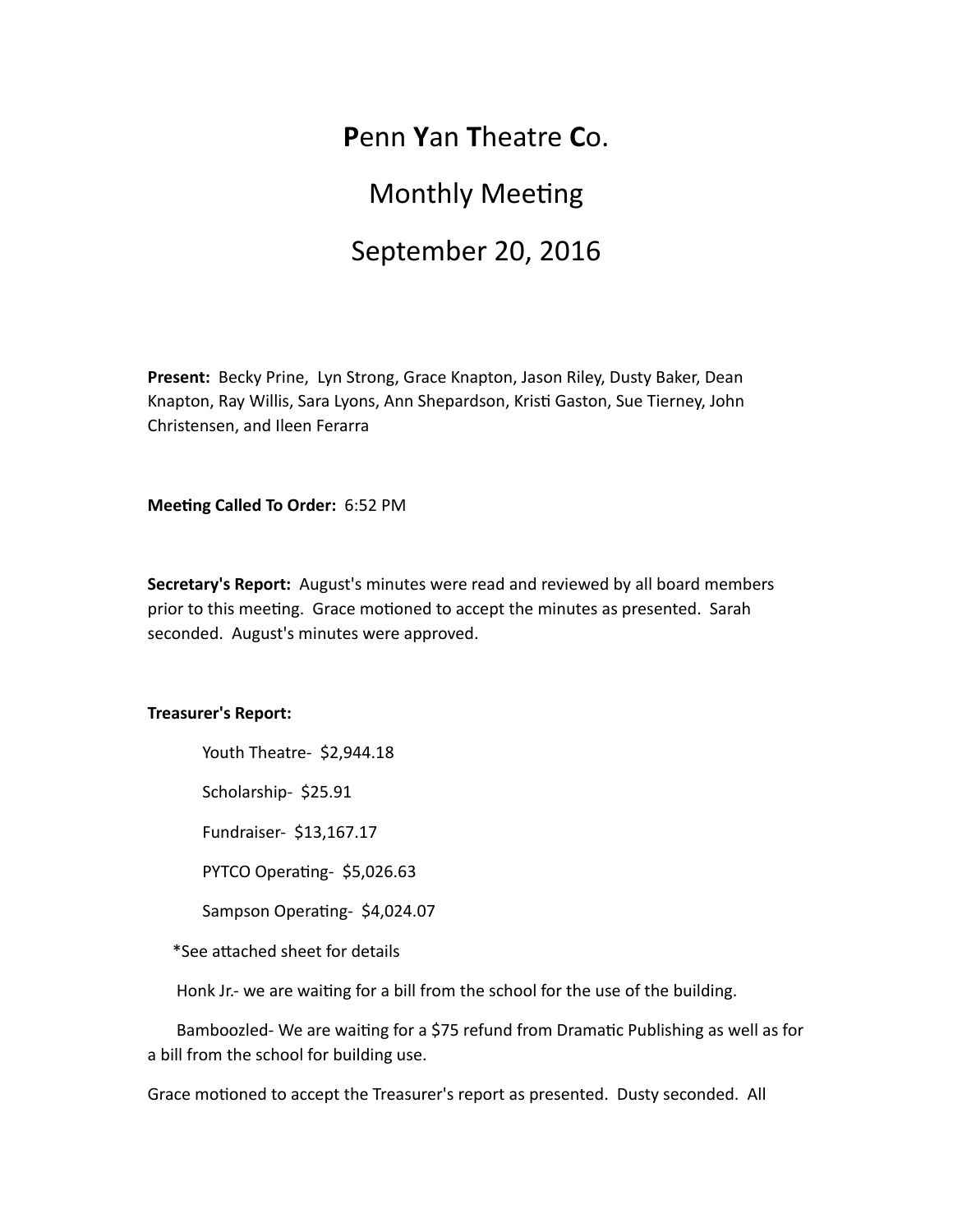in favor- motion passed.

#### **Sampson Update:**

A) Pole Barn- is finished and the Sampson is almost empty

B) Champlin St. House- The lawyer suggested that we get an appraisal so that we know how much tax credit we can give. Keuka Appraisal charges \$400. We will see if there is a way to have it done for less. Dusty motioned to pay the \$400 if necessary. Grace seconded. approved

 $C$ ) "Open the Doors Campaign"- Carolyn is donating the rest of the time that she needs to finish and tie up loose ends. The Keuka College people are looking at a grant for the college and the Sampson tp split. It is due next July. The first step is to meet with the mayor, then the village, and then retail owners. The more we collaborate with the college the better it looks to grant committees. We have recieved a 17.5 thousand dollar grant from The Rochester Area Community Foundation and are awaiting the check.

### **Old Business and Updates:**

A) Carolyn Bick Update- She is currently writing a report about what she has done for us. She did not get to the appeal letter. We could hire her to do it. The letter needs to go out in November. She charges \$48 per hour. Becky will ask her if she would give us a price for the task instead of hourly.

B) Committee Update-

\*Website- Dusty has emailed Alex and Andy but has not heard back from them. Should we hire Nate Baker? The committee will contact him to see if he is interested.

\*Grants- Steve Griffin (owner of Remi Casting) would like to give us a small grant. We would like to spend the money on a nice copier/printer. If they would prefer the money go directly to the Sampson we will have her contact Ray.

C) Green and Gold Weekend- October 14<sup>th</sup> and 15<sup>th</sup>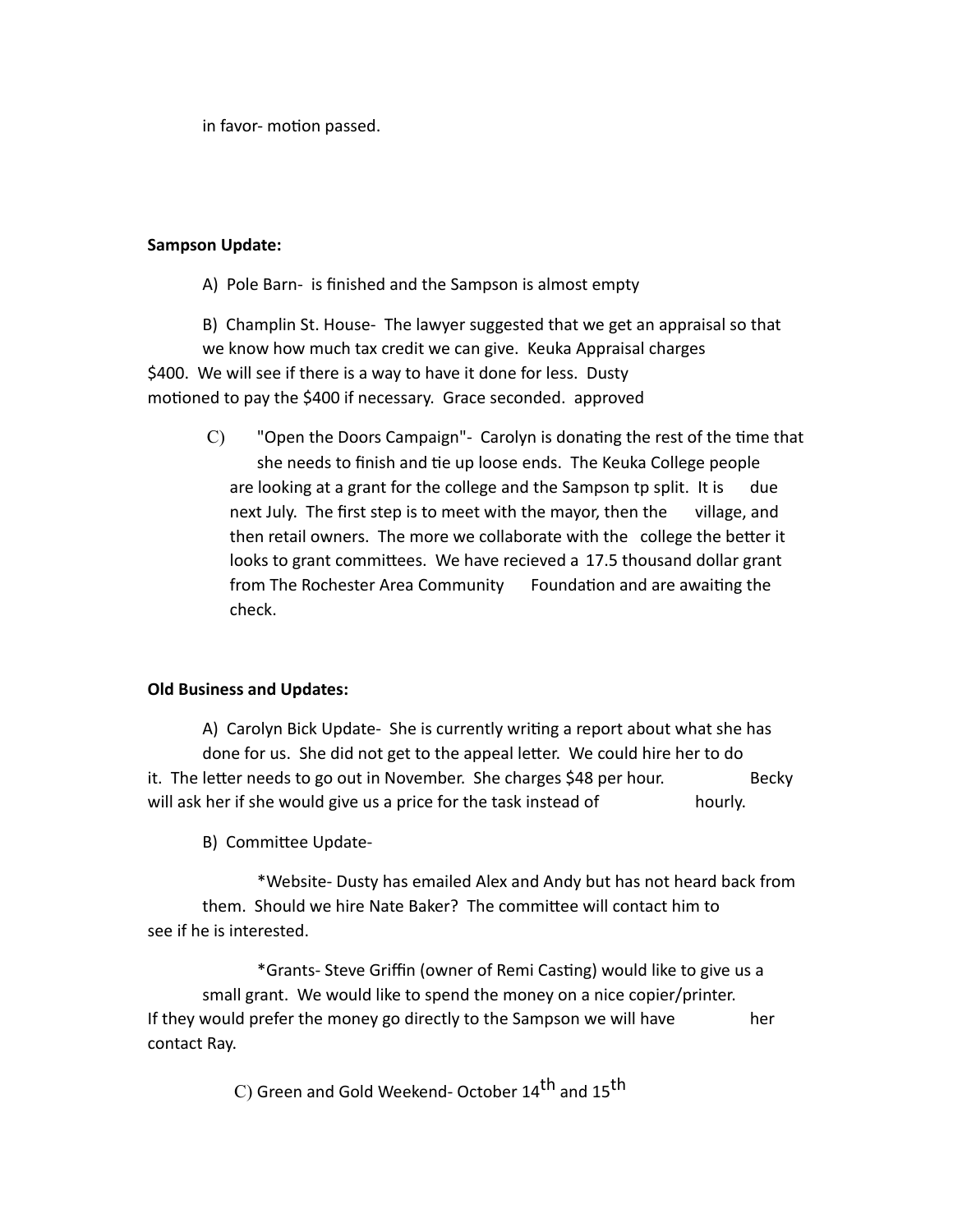We need people to work at our table Friday 10AM- 6PM and Saturday 7:30 AM- 1PM

D) "A Christmas Carol"- It is going great so far. There have been 2 rehearsals. 25 kids

#### **New Business:**

A) Haunted House- Sarah and Simon are in charge. It will be October21, 22, 28,

and 29<sup>th</sup>. We need to check on our emergency exit signs. Prices for this year will be: \$4 for 12 years and under, \$6 for 13 years and older. There will be a rehearsal on October  $16^{th}$ . We will also sell drinks and snacks. We will advertise in the Dundee Observer, The Chronicle Express, and the Fingerlakes Times. Dusty motioned to move forward with the above plans. Grace seconded. approved

B) Request from Simon Gaston- Simon is requeting that we split the cost of a cord which we often rent with the Scottish Festival (\$100 from both groups). He would keep the cord in his possession. Following a board discussion, John motioned to purchase the cord ourselves. Dusty seconded. approved

C) Summer Season Production Team- It has been suggested that we have a committee established before Christmas, to come up with shows, getting the rights, finding directors, etc. We should have a season in mind before January. There are production grants out there that could help offset the cost of the productions. The team could/should write grant requets.

D) Art Center of Yates County- They have asked John to become a member of their board. They are interested in building a partnership by having a shared board member

#### **Other:**

\*The Living Well is having a murder mystery dinner theatre October 14<sup>th</sup> and

15<sup>th</sup> at the Presbaterian Church

\*To contact boards- use [contact@PennYanSampsonTheatre.org](mailto:contact@PennYanSampsonTheatre.org). The new